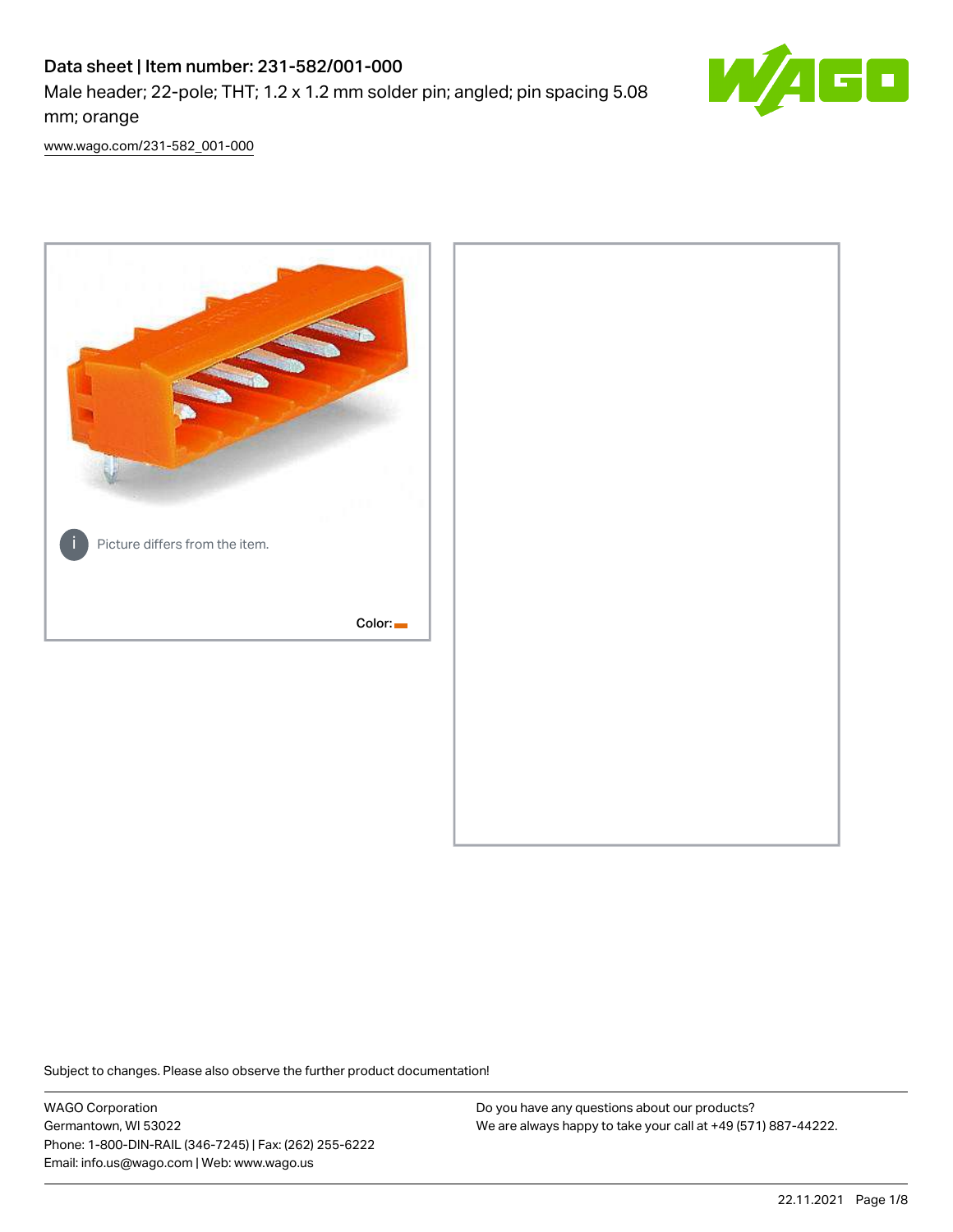



```
L = (pole no. -1) x pin spacing +8.2 mm
```
 $L_1 = L + 5$  mm

```
L_2 = L_1 + 7.4 mm
```
# Item description

- Horizontal or vertical PCB mounting via straight or angled solder pins
- $\blacksquare$ 1.2 x 1.2 mm solder pins allow nominal current up to 16 A, enhancing stability of shorter headers
- **With coding fingers**

Subject to changes. Please also observe the further product documentation! Data

WAGO Corporation Germantown, WI 53022 Phone: 1-800-DIN-RAIL (346-7245) | Fax: (262) 255-6222 Email: info.us@wago.com | Web: www.wago.us

Do you have any questions about our products? We are always happy to take your call at +49 (571) 887-44222.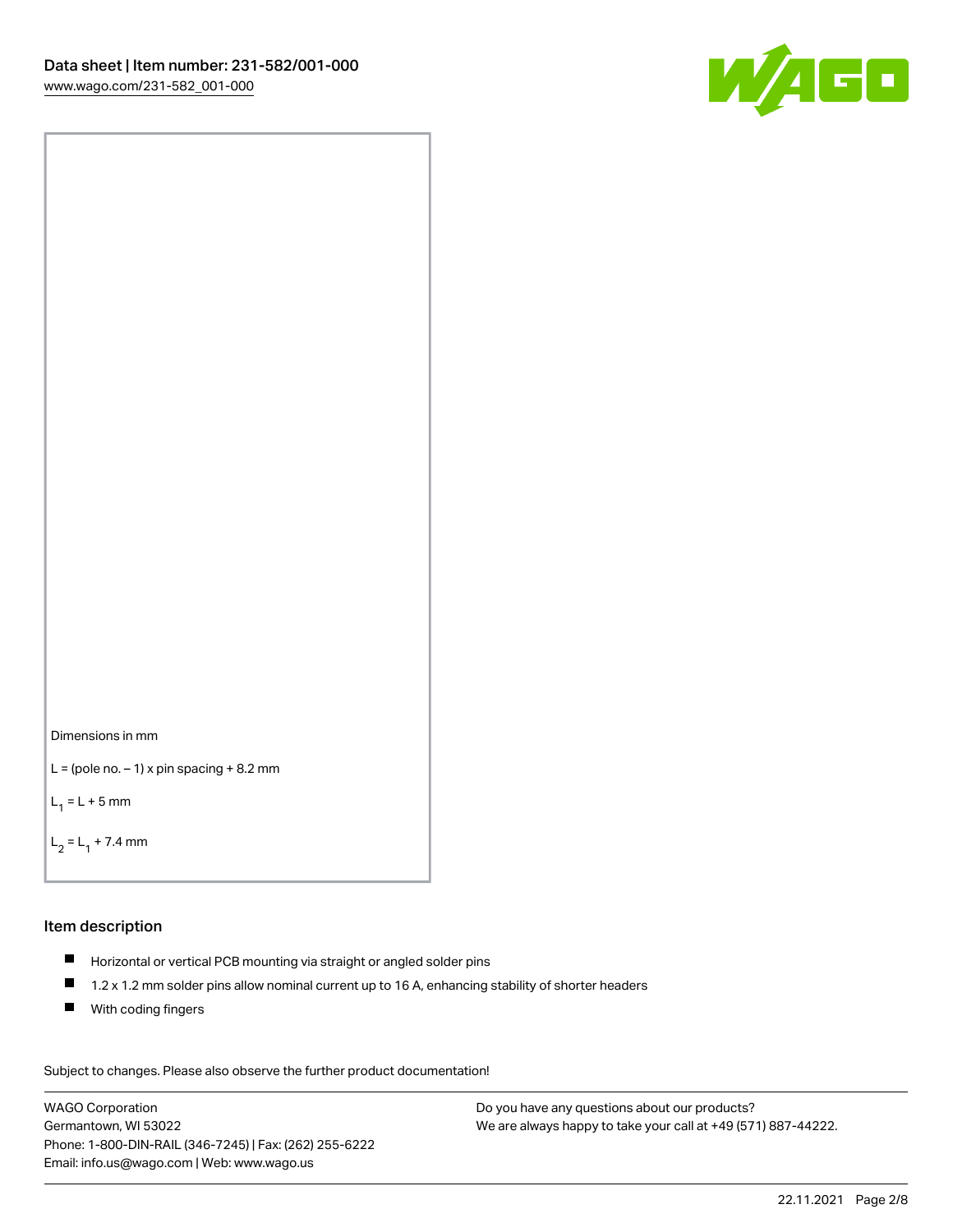

## Data Notes

| Safety information 1 | The <i>MCS – MULTI CONNECTION SYSTEM</i> includes connectors<br>without breaking capacity in accordance with DIN EN 61984. When<br>used as intended, these connectors must not be connected<br>/disconnected when live or under load. The circuit design should<br>ensure header pins, which can be touched, are not live when<br>unmated. |
|----------------------|--------------------------------------------------------------------------------------------------------------------------------------------------------------------------------------------------------------------------------------------------------------------------------------------------------------------------------------------|
| Variants:            | Other pole numbers<br>3.8 mm pin projection for male headers with straight solder pins<br>Gold-plated or partially gold-plated contact surfaces<br>Other versions (or variants) can be requested from WAGO Sales or<br>configured at https://configurator.wago.com/                                                                        |

# Electrical data

## IEC Approvals

| Ratings per                 | IEC/EN 60664-1                                                        |
|-----------------------------|-----------------------------------------------------------------------|
| Rated voltage (III / 3)     | 250 V                                                                 |
| Rated surge voltage (III/3) | 4 <sub>k</sub> V                                                      |
| Rated voltage (III/2)       | 320 V                                                                 |
| Rated surge voltage (III/2) | 4 <sub>k</sub> V                                                      |
| Nominal voltage (II/2)      | 630 V                                                                 |
| Rated surge voltage (II/2)  | 4 <sub>k</sub> V                                                      |
| Rated current               | 16 A                                                                  |
| Legend (ratings)            | $(III / 2)$ $\triangle$ Overvoltage category III / Pollution degree 2 |

## UL Approvals

| Approvals per                  | UL 1059 |
|--------------------------------|---------|
| Rated voltage UL (Use Group B) | 300 V   |
| Rated current UL (Use Group B) | 15 A    |
| Rated voltage UL (Use Group D) | 300 V   |
| Rated current UL (Use Group D) | 10 A    |

### Ratings per UL

| Rated voltage UL 1977 | 600 V |
|-----------------------|-------|
| Rated current UL 1977 |       |

Subject to changes. Please also observe the further product documentation!

| <b>WAGO Corporation</b>                                | Do you have any questions about our products?                 |
|--------------------------------------------------------|---------------------------------------------------------------|
| Germantown, WI 53022                                   | We are always happy to take your call at +49 (571) 887-44222. |
| Phone: 1-800-DIN-RAIL (346-7245)   Fax: (262) 255-6222 |                                                               |
| Email: info.us@wago.com   Web: www.wago.us             |                                                               |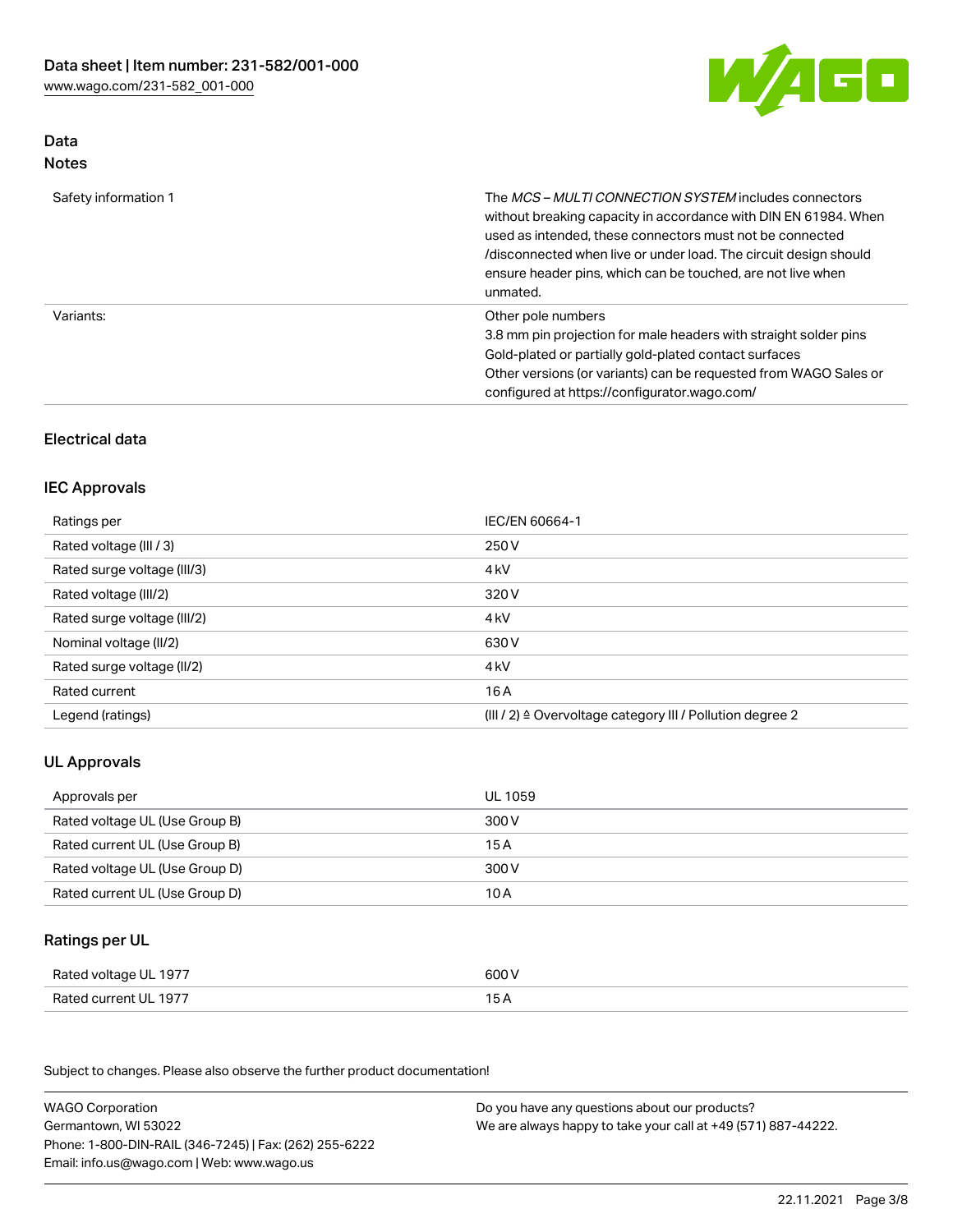

## CSA Approvals

| Approvals per                   | <b>CSA</b> |
|---------------------------------|------------|
| Rated voltage CSA (Use Group B) | 300 V      |
| Rated current CSA (Use Group B) | 15 A       |
| Rated voltage CSA (Use Group D) | 300 V      |
| Rated current CSA (Use Group D) | 10 A       |

## Connection data

| Total number of potentials | n,<br>ے |
|----------------------------|---------|
| Number of connection types |         |
| Number of levels           |         |

#### Connection 1

| Number of poles |  |
|-----------------|--|
|-----------------|--|

# Physical data

| Pin spacing                          | 5.08 mm / 0.2 inch     |
|--------------------------------------|------------------------|
| Width                                | 114.88 mm / 4.523 inch |
| Height                               | 12.2 mm / 0.48 inch    |
| Height from the surface              | 8.4 mm / 0.331 inch    |
| Depth                                | 12 mm / 0.472 inch     |
| Solder pin length                    | 3.8 <sub>mm</sub>      |
| Solder pin dimensions                | $1.2 \times 1.2$ mm    |
| Drilled hole diameter with tolerance | $17^{(+0.1)}$ mm       |

## Plug-in connection

| Contact type (pluggable connector) | Male connector/plug |
|------------------------------------|---------------------|
| Connector (connection type)        | for PCB             |
| Mismating protection               | No                  |
| Mating direction to the PCB        | 0°                  |
| Locking of plug-in connection      | Without             |

### PCB contact

| <b>PCB Contact</b>     | <b>THT</b>                               |
|------------------------|------------------------------------------|
| Solder pin arrangement | over the entire male connector (in-line) |

Subject to changes. Please also observe the further product documentation!

| <b>WAGO Corporation</b>                                | Do you have any questions about our products?                 |
|--------------------------------------------------------|---------------------------------------------------------------|
| Germantown, WI 53022                                   | We are always happy to take your call at +49 (571) 887-44222. |
| Phone: 1-800-DIN-RAIL (346-7245)   Fax: (262) 255-6222 |                                                               |
| Email: info.us@wago.com   Web: www.wago.us             |                                                               |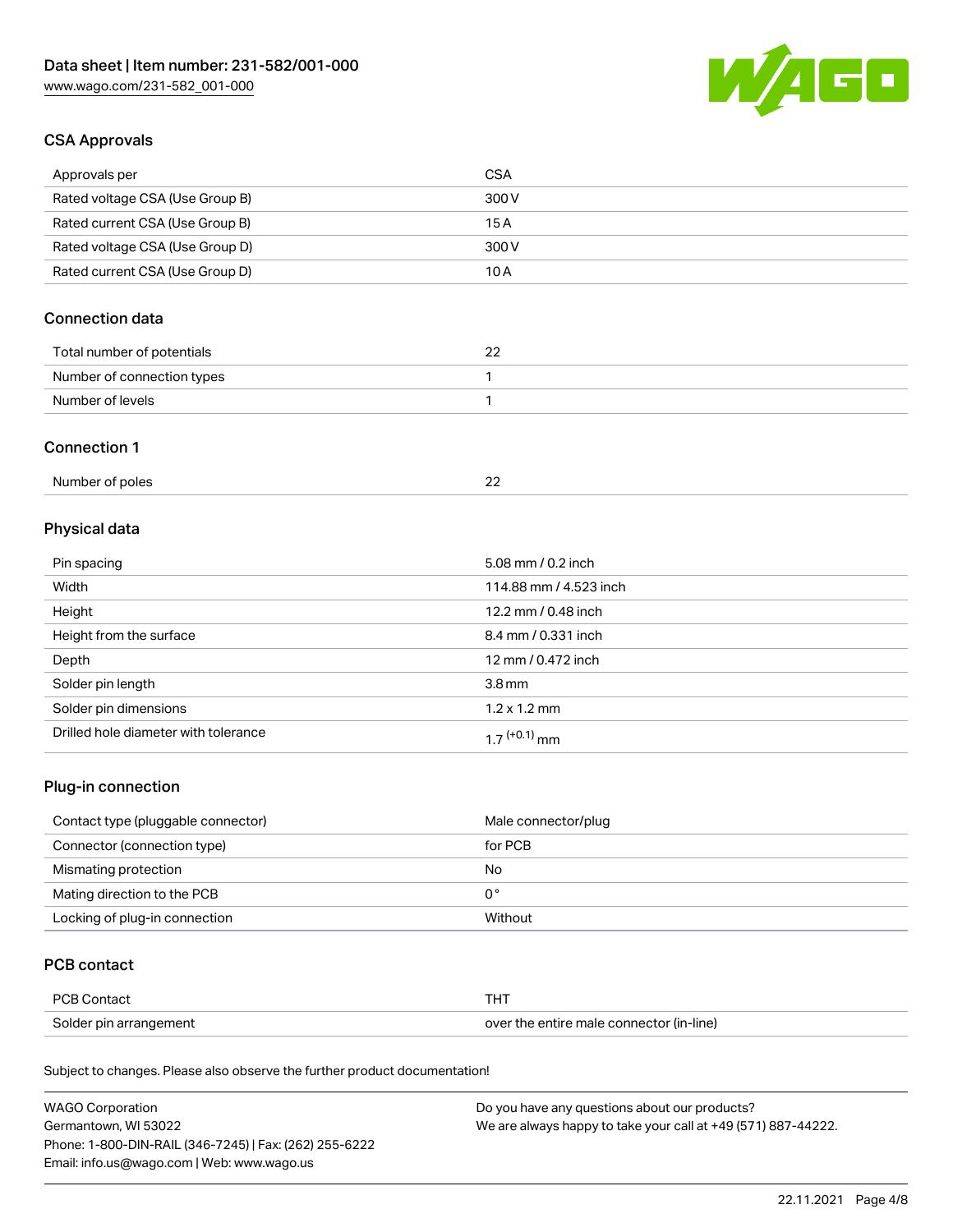

Number of solder pins per potential 1

#### Material data

| Color                       | orange                                 |
|-----------------------------|----------------------------------------|
| Material group              |                                        |
| Insulation material         | Polyamide (PA66)                       |
| Flammability class per UL94 | V <sub>0</sub>                         |
| Contact material            | Electrolytic copper (E <sub>Cu</sub> ) |
| Contact plating             | tin-plated                             |
| Fire load                   | $0.123$ MJ                             |
| Weight                      | 8.3 g                                  |

### Environmental requirements

Limit temperature range  $-60... +100$  °C

### Commercial data

| Product Group         | 3 (Multi Conn. System) |
|-----------------------|------------------------|
| PU (SPU)              | 50 Stück               |
| Packaging type        | box                    |
| Country of origin     | PL                     |
| <b>GTIN</b>           | 4044918931625          |
| Customs tariff number | 8536694040             |

### Approvals / Certificates

#### Country specific Approvals

| Logo               | Approval                                            | <b>Additional Approval Text</b> | Certificate<br>name |
|--------------------|-----------------------------------------------------|---------------------------------|---------------------|
|                    | <b>CB</b><br><b>DEKRA Certification B.V.</b>        | IEC 61984                       | NL-39756            |
|                    | <b>CSA</b><br>DEKRA Certification B.V.              | C <sub>22.2</sub>               | 1466354             |
| EMA<br><b>NEUR</b> | <b>KEMA/KEUR</b><br><b>DEKRA Certification B.V.</b> | EN 61984                        | 2190761.01          |

Subject to changes. Please also observe the further product documentation!

| <b>WAGO Corporation</b>                                | Do you have any questions about our products?                 |
|--------------------------------------------------------|---------------------------------------------------------------|
| Germantown, WI 53022                                   | We are always happy to take your call at +49 (571) 887-44222. |
| Phone: 1-800-DIN-RAIL (346-7245)   Fax: (262) 255-6222 |                                                               |
| Email: info.us@wago.com   Web: www.wago.us             |                                                               |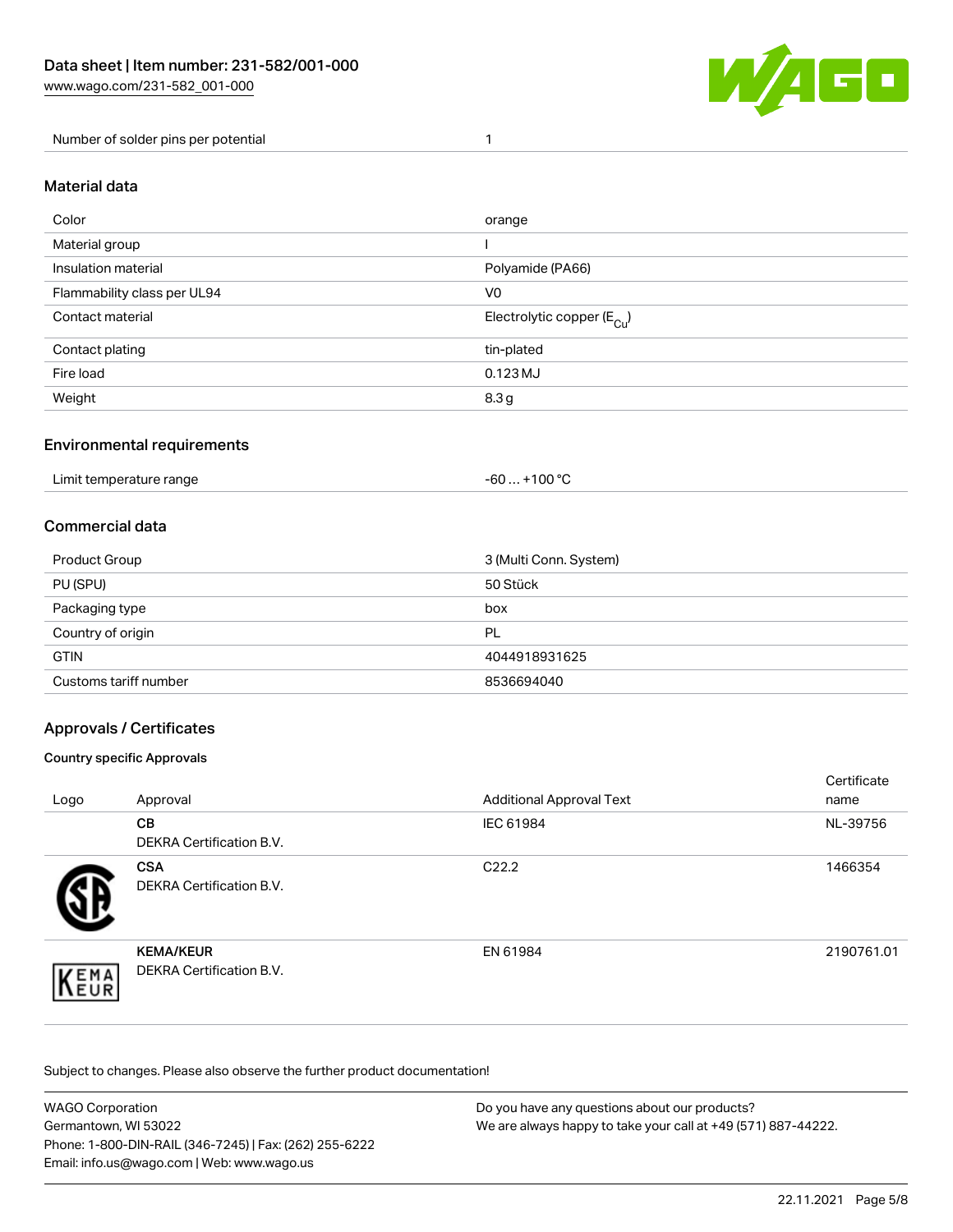

#### Ship Approvals

|                     |                               |                                 | Certificate |
|---------------------|-------------------------------|---------------------------------|-------------|
| Logo                | Approval                      | <b>Additional Approval Text</b> | name        |
| ABS                 | <b>ABS</b>                    |                                 | $19 -$      |
|                     | American Bureau of Shipping   |                                 | HG1869876-  |
|                     |                               |                                 | <b>PDA</b>  |
|                     |                               |                                 |             |
|                     | BV                            | IEC 60998                       | 11915/D0    |
|                     | Bureau Veritas S.A.           |                                 | BV          |
|                     |                               |                                 |             |
| <b>BUREAU</b>       |                               |                                 |             |
|                     |                               |                                 |             |
| <b>UL-Approvals</b> |                               |                                 |             |
|                     |                               |                                 | Certificate |
| Logo                | Approval                      | <b>Additional Approval Text</b> | name        |
|                     | UL                            | <b>UL 1977</b>                  | E45171      |
|                     | UL International Germany GmbH |                                 |             |
|                     |                               |                                 |             |
|                     |                               |                                 |             |
|                     |                               |                                 |             |



UR Underwriters Laboratories Inc.

#### **Counterpart**

Item no.231-322/026-000 1-conductor female connector; CAGE CLAMP®; 2.5 mm²; Pin spacing 5.08 mm; 22-pole; 2,50 mm²; orange [www.wago.com/231-322/026-](https://www.wago.com/231-322/026-000) [000](https://www.wago.com/231-322/026-000)

#### Optional accessories

#### Coding

 Intermediate plate Item no.: 231-500 . I Not the second that the second second the second second second that [www.wago.com/231-500](http://www.wago.com/231-500) spacer; for formation of groups; light gray Coding Item no.: 231-129 Coding key; snap-on type; light gray [www.wago.com/231-129](http://www.wago.com/231-129)

.<br>Subject to changes. Please also observe the further product documentation!

WAGO Corporation Germantown, WI 53022 Phone: 1-800-DIN-RAIL (346-7245) | Fax: (262) 255-6222 Email: info.us@wago.com | Web: www.wago.us

Do you have any questions about our products? We are always happy to take your call at +49 (571) 887-44222.

UL 1059 E45172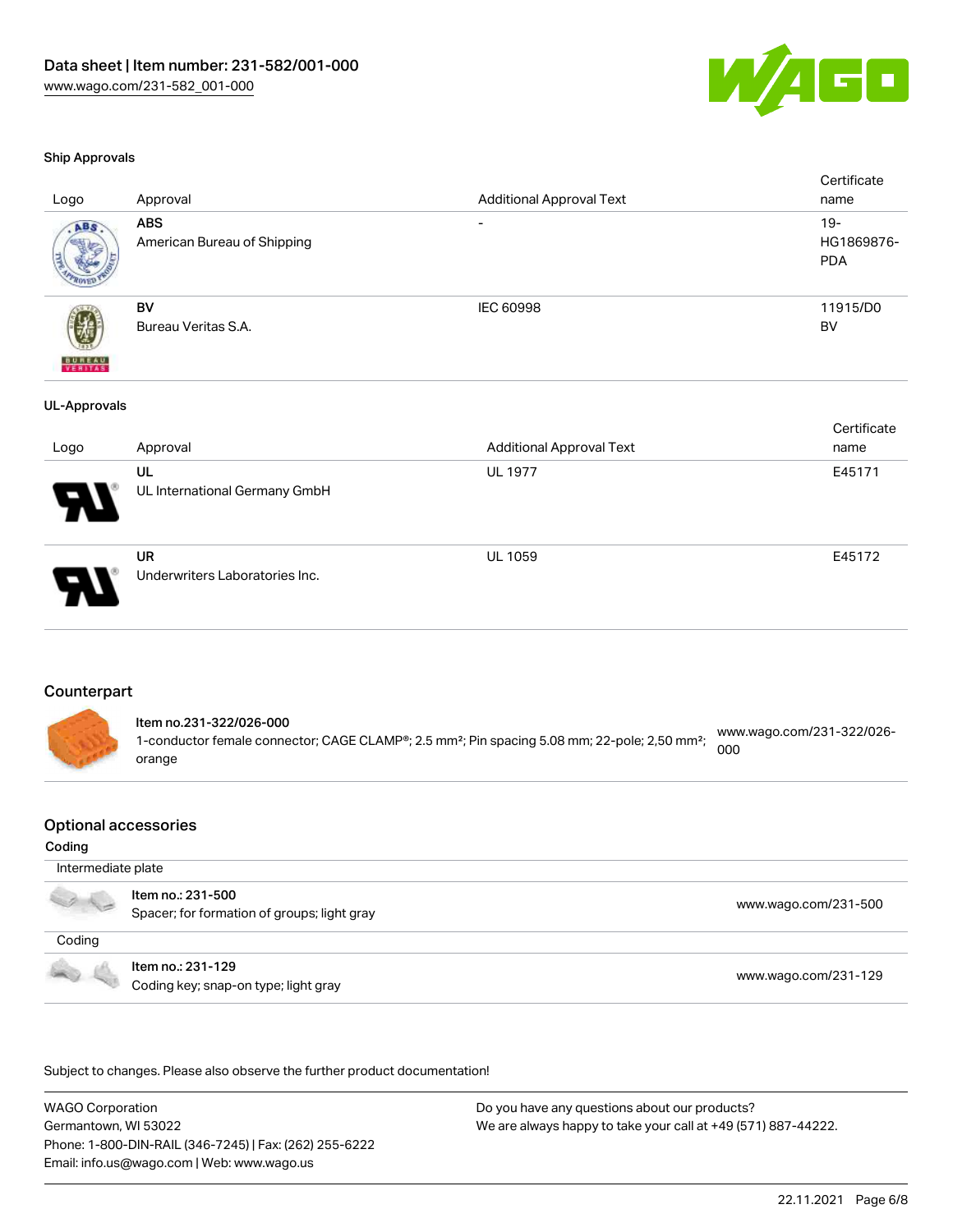

## **Downloads** Documentation

| <b>Additional Information</b><br><b>Technical explanations</b>                                                                                                         | 2019 Apr 3 | pdf        | Download |
|------------------------------------------------------------------------------------------------------------------------------------------------------------------------|------------|------------|----------|
|                                                                                                                                                                        |            | 2.0 MB     |          |
| <b>CAD</b> files                                                                                                                                                       |            |            |          |
| CAD data                                                                                                                                                               |            |            |          |
| 2D/3D Models 231-582/001-000                                                                                                                                           |            | <b>URL</b> | Download |
| <b>CAE</b> data                                                                                                                                                        |            |            |          |
| EPLAN Data Portal 231-582/001-000                                                                                                                                      |            | URL        | Download |
| ZUKEN Portal 231-582/001-000                                                                                                                                           |            | URL        | Download |
| EPLAN Data Portal 231-582/001-000                                                                                                                                      |            | <b>URL</b> | Download |
| <b>PCB Design</b>                                                                                                                                                      |            |            |          |
| Symbol and Footprint 231-582/001-000                                                                                                                                   |            | URL        | Download |
| CAx data for your PCB design, consisting of "schematic symbols and PCB footprints",<br>allow easy integration of the WAGO component into your development environment. |            |            |          |
| <b>Supported formats:</b>                                                                                                                                              |            |            |          |
| Accel EDA 14 & 15<br>H                                                                                                                                                 |            |            |          |
| Ш<br>Altium 6 to current version                                                                                                                                       |            |            |          |
| ш<br>Cadence Allegro                                                                                                                                                   |            |            |          |
| DesignSpark                                                                                                                                                            |            |            |          |
| Ш<br>Eagle Libraries                                                                                                                                                   |            |            |          |
| Ш<br>KiCad                                                                                                                                                             |            |            |          |
| Mentor Graphics BoardStation                                                                                                                                           |            |            |          |
| Ц<br>Mentor Graphics Design Architect                                                                                                                                  |            |            |          |
| H.<br>Mentor Graphics Design Expedition 99 and 2000                                                                                                                    |            |            |          |
| п<br>OrCAD 9.X PCB and Capture                                                                                                                                         |            |            |          |
| Ш<br>PADS PowerPCB 3, 3.5, 4.X, and 5.X                                                                                                                                |            |            |          |
| Ш<br>PADS PowerPCB and PowerLogic 3.0                                                                                                                                  |            |            |          |
| ш<br>PCAD 2000, 2001, 2002, 2004, and 2006                                                                                                                             |            |            |          |
|                                                                                                                                                                        |            |            |          |
| Subject to changes. Please also observe the further product documentation!                                                                                             |            |            |          |

WAGO Corporation Germantown, WI 53022 Phone: 1-800-DIN-RAIL (346-7245) | Fax: (262) 255-6222 Email: info.us@wago.com | Web: www.wago.us

Do you have any questions about our products? We are always happy to take your call at +49 (571) 887-44222.